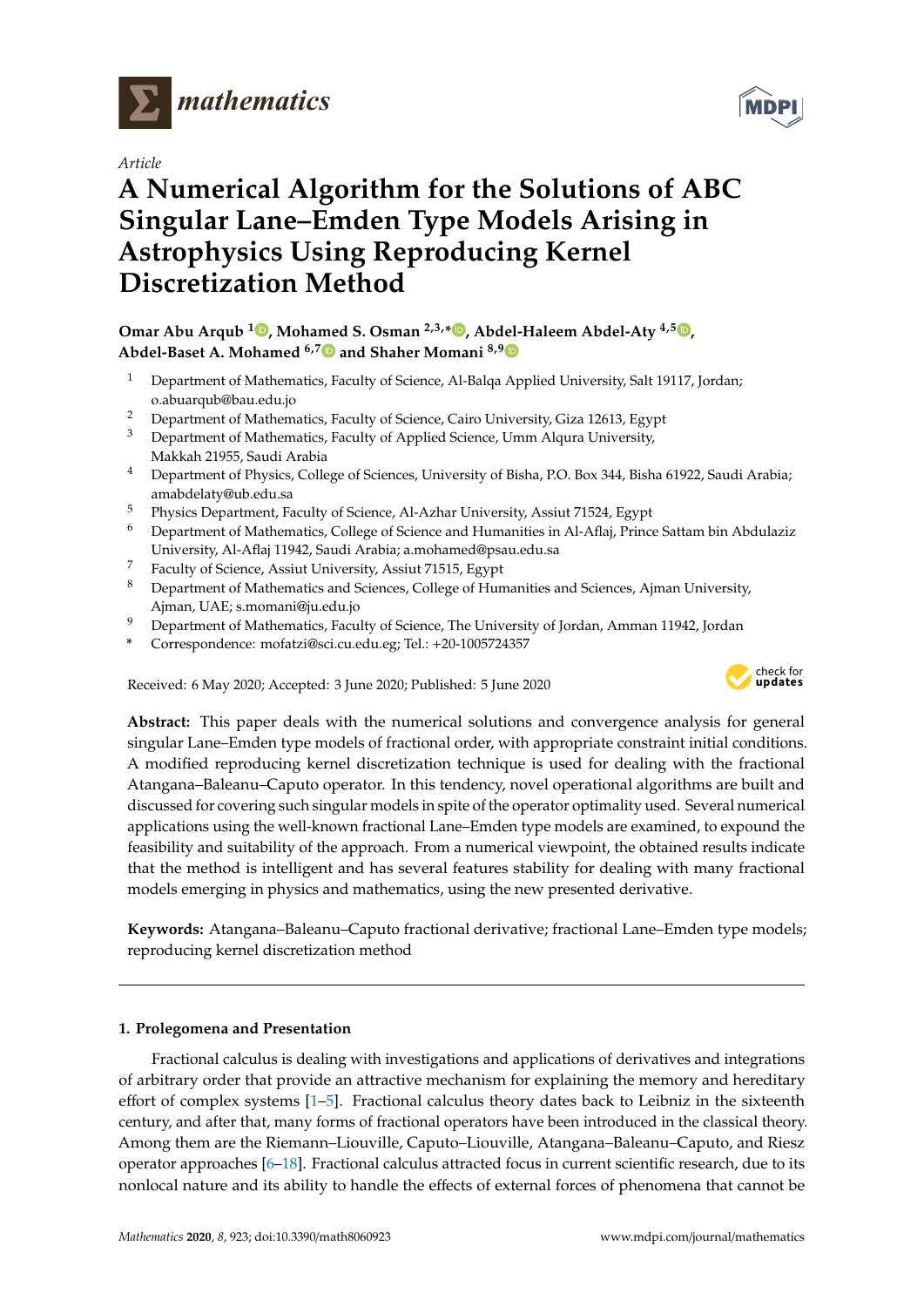modeled in a traditional way. Recently, a new definition of fractional derivative has proposed, the ABC fractional derivative [19–31].

At all events, it is not easy to find accurate numerical solutions to FLETM due to the complexity that occurs inside the Mittag–Leffler function in the fractional ABC derivatives. Thereafter, software computer programming is ordinarily used to obtain numerical solutions in acceptable accuracy. Over this treatise, we face to utilize the RKDM to gain approximate numerical outcomes of FLETM, utilizing the ABC fractional sense. More specifically, we consider the subsequent form [32,33].

$$
{}_{0}^{ABC}\partial_{l}^{\delta}\psi(l) + \frac{\kappa_{1}}{q_{1}(l)}\partial_{l}\psi(l) + \frac{\kappa_{2}}{q_{2}(l)}\psi(l) + \Phi(l, \psi(l)) = \mathcal{T}(l), \tag{1}
$$

subject to the CICs

$$
\psi(0) = \alpha \text{ and } \partial_l \psi(0) = \beta. \tag{2}
$$

We are standing for the following:  $l \in \mathcal{J}[0,1]$ ;  $\delta \in (1,2]$ ;  $\alpha, \beta, \kappa_1, \kappa_2 \in \mathbb{R}$  with  $\kappa_1 \neq 0 \neq \kappa_2$ ;  $\psi \in C(\mathcal{J} \to \mathbb{R})$ ;  $q_1, q_2 \in C(\mathcal{J} \to \mathbb{R})$  while  $q_1(0) = 0 = q_2(0)$ ;  $\Phi \in C(\mathcal{J} \times \mathbb{R} \to \mathbb{R})$ ; T  $\in C(\mathcal{J} - \{0\} \to \mathbb{R})$ . We are recording  ${}_0^{ABC}\partial{}_l^{\delta}\psi(l)$  to sign the ABC fractional derivative of  $\psi$  in *l* over  ${\cal J}$  of order  $\delta$  with

$$
{}_{0}^{ABC}\partial_{l}^{\delta}\psi(l)=(1-\delta)\left(1-\delta+\delta\Gamma^{-1}(\delta)\right)\int_{0}^{l}\partial^{2}\psi(k)\sum_{n=0}^{\infty}\frac{\left(-1\right)^{n}}{\Gamma(n\delta+1)}\left(\frac{\delta}{2-\delta}\right)^{n}\left(l-k\right)^{n\delta}dk,\tag{3}
$$

in which  $l=0$  is a base point acquaint at  $l \in \mathcal{J}-\mathfrak{B}(\mathcal{J})$  and  $\psi \in \mathcal{S}^2(\mathcal{J}-\mathfrak{B}(\mathcal{J}))$ , whereas  $\mathcal{S}^2$  is the Sobolev functions' space of order 2 on the domain  $\mathcal J$  except the boundary  $\mathfrak{B}(\mathcal J)$  of  $\mathcal J$  erected as

$$
S^{2}(\mathcal{J} - \mathfrak{B}(\mathcal{J})) = \left\{ \psi \in L^{2}(\mathcal{J} - \mathfrak{B}(\mathcal{J})) : \partial_{l}\psi(l), \partial_{l}^{2}\psi(l) \in L^{2}(\mathcal{J} - \mathfrak{B}(\mathcal{J})) \right\}.
$$
 (4)

The FLETM is categorized as a singular differential problem and supplied as an instrument in the formulation of the phenomena that emerge with various applications across mathematical physics and astrophysics. It characterizes the equilibrium thickness allocation in the self-gravitating sphere of polytrophic isothermal gas and, at the origin, contained singularity nodes. The FLETM has weight in the domain of modeling the clusters of galaxies, stellar structure, and radiative cooling. Interested reader can go through [32–36], to identify more details, properties, results, and applications on such singular models.

The standard RKDM main field topics are in the modelling and simulation of sundry-dimensional issues in applied computational physical, applied mathematics, and engineering [37–39], it has been used in creating numerical and approximate solutions for integral and differential models in the shape of infinite convergent series with floor extent of calculations, without any limited assumptions. This approach adjusted has been utilized as a solver technique to deal with complexes' nonlinear and discontinues shapes of integral/differential problems arising in various applications area range from engineering to physics as utilized in [40–59].

#### **2. Concrete Structure of the RKDM**

This part is dedicated to describing some adaptive necessary rules and preliminaries for the RKDM, especially those concerning the kernel functions and independency. We take  $AC(\mathcal{J})$  to denote the set of absolutely continuous functions on  $\mathcal J$  and we take  $L^2(\mathcal J)$  to denote the set of square-integrable functions on  $\mathcal{J}$ .

Assume that  $H$  is a reproducing kernel Hilbert space. From the Riesz representation theorem, it follows that for every  $k \in \mathcal{J}$ , there exists only one  $H_l(k) \in \mathbb{H}$ , such that for every  $F \in \mathbb{H}$ , we have

$$
\forall k \in \mathcal{J}: \langle F(k), H_l(k) \rangle_{\mathbb{H}} = F(l). \tag{5}
$$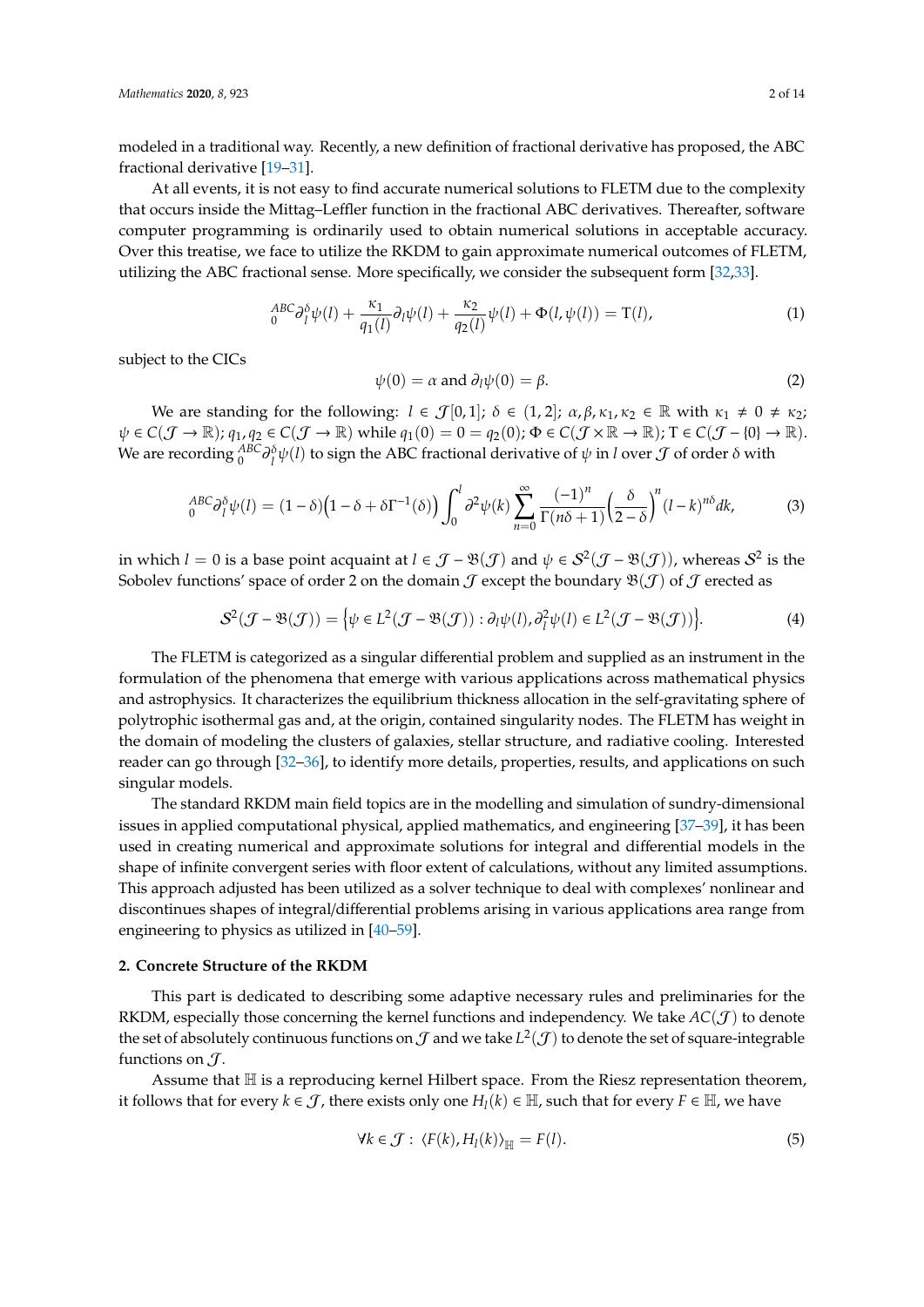**Definition 1.** *[23] Let* Π(J) *be a Hilbert space with inner product and functional structures, as is given below:*

$$
\begin{cases}\n\Pi(\mathcal{J}) = \{ \psi(l) : \psi(l), \partial_l \psi(l), \partial_l^2 \psi(l) \in AC(\mathcal{J}); \ \partial_l^3 \psi(l) \in L^2(\mathcal{J}); \psi(0) = \partial_l \psi(0) = 0 \}, \\
\langle \psi_1(l), \psi_2(l) \rangle_{\Pi} = \partial_l^2 \psi_1(0) \partial_l^2 \psi_2(0) + \int_{\mathcal{J}} \partial_l^3 \psi_1(l) \partial_l^3 \psi_2(l) dl, \\
\|\psi\|_{\Pi} = \sqrt{\psi(l)}, \psi(l)_{\Pi}.\n\end{cases} \tag{6}
$$

**Definition 2.** [23] Let  $\Delta(f)$  be a Hilbert space with inner product and functional structures, as is given below:

$$
\begin{cases}\n\Delta(\mathcal{J}) = \{ \psi(l) : \psi(l) \in AC(\mathcal{J}); \partial_l \psi(l) \in L^2(\mathcal{J}) \}, \\
\langle \psi_1(l), \psi_2(l) \rangle_{\Delta} = \int_{\mathcal{J}} \psi_1(l) \psi_2(l) dl + \partial_l \psi_1(l) \partial_l \psi_2(l) dl, \\
\|\psi\|_{\Delta} = \sqrt{\psi(l), \psi(l)_{\Delta}}.\n\end{cases} (7)
$$

**Theorem 1.** [23] The space  $\Pi(\mathcal{J})$  is a complete reproducing kernel with rule

$$
F_l(k) = \frac{1}{120} \begin{cases} l^2(-5k^2l + k^3 + 10l^2(3+k)), k \le l, \\ k^2(-5l^2k + l^3 + 10k^2(3+l)), k > l. \end{cases}
$$
(8)

**Theorem 2.** [23] The space  $\Delta(\mathcal{J})$  *is a complete reproducing kernel with rule* 

$$
G_l(k) = \frac{\sinh(1)}{2} \begin{cases} \cosh(l+k-1) + \cosh(l-k-1), k \le l, \\ \cosh(l+k-1) + \cosh(k-l-1), k > l. \end{cases}
$$
(9)

When applied the RKDM, one must firstly split the convex compact set  $\mathcal J$  into regular sections encoded with  $l_i$ . This assumes that the acquired set  $\{l_i\}_{i=1}^{\infty}$  will be dense in  $\mathcal J$ . We attempt to cover  $\mathcal J$ , as well as the numerical procedure ought to end in finite phases.

To examine the independency, suppose  $\{\theta_i\}_{i=1}^m$  are not all zero, such that  $\sum_{i=1}^m \theta_i F_{l_i}(k) = 0$ . Take  $h_s(k) \in \Pi(\mathcal{J})$ , such that  $h_s(k_i) = \delta_{i,k}$ ,  $\forall i = 1, 2, ..., m$ , then

$$
0 = \left\langle h_s(k), \sum_{i=1}^m \theta_i F_{l_i}(k) \right\rangle_{\Pi}
$$
  
\n
$$
= \sum_{i=1}^m \theta_i h_s(k), F_{l_i}(k)_{\Pi}
$$
  
\n
$$
= \sum_{i=1}^m \theta_i h_s(k_i)
$$
  
\n
$$
= \theta_i,
$$
\n(10)

for  $i = 1, 2, ..., m$ . This shows that  $\{F_{l_i}(k)\}_{i=1}^m$  is linearly independent for all  $m \ge 1$  and, thus,  $\{F_{l_i}(k)\}_{i=1}^{\infty}$  is linearly independent in  $\Pi(\mathcal{J})$ . Similarly, one can find that  $\{G_{l_i}(k)\}_{i=1}^{\infty}$  is li

#### **3. Solutions Shape of FLETM**

Multiplying (1) by  $q_1(l)q_2(l)$ , we get

$$
q(l)_0^{ABC} \partial_l^{\delta} \psi(l) + \kappa_1 q_2(l) \partial_l \psi(l) + \kappa_2 q_1(l) \psi(l) + \overline{\Phi}(l, \psi(l)) = \overline{T}(l), \tag{11}
$$

in which  $q(l) = q_1(l)q_2(l)$ ,  $\overline{\Phi}(l, \psi(l)) = q_1(l)q_2(l)\Phi(l, \psi(l))$ , and  $\overline{T}(l) = q_1(l)q_2(l)T(l)$ .

The replacement  $\psi(l) \rightarrow \psi(l) - (\beta l + \alpha)$  converts FLETM given by (11) and (2) into homogenous one. We are denoting the new equation by

$$
q(l)_0^{ABC} \partial_l^{\delta} \psi(l) + \kappa_1 q_2(l) \partial_l \psi(l) + \kappa_2 q_1(l) \psi(l) + \overline{\Phi}(l, \psi(l) - (\beta l + \alpha)) = \overline{T}(l),
$$
\n(12)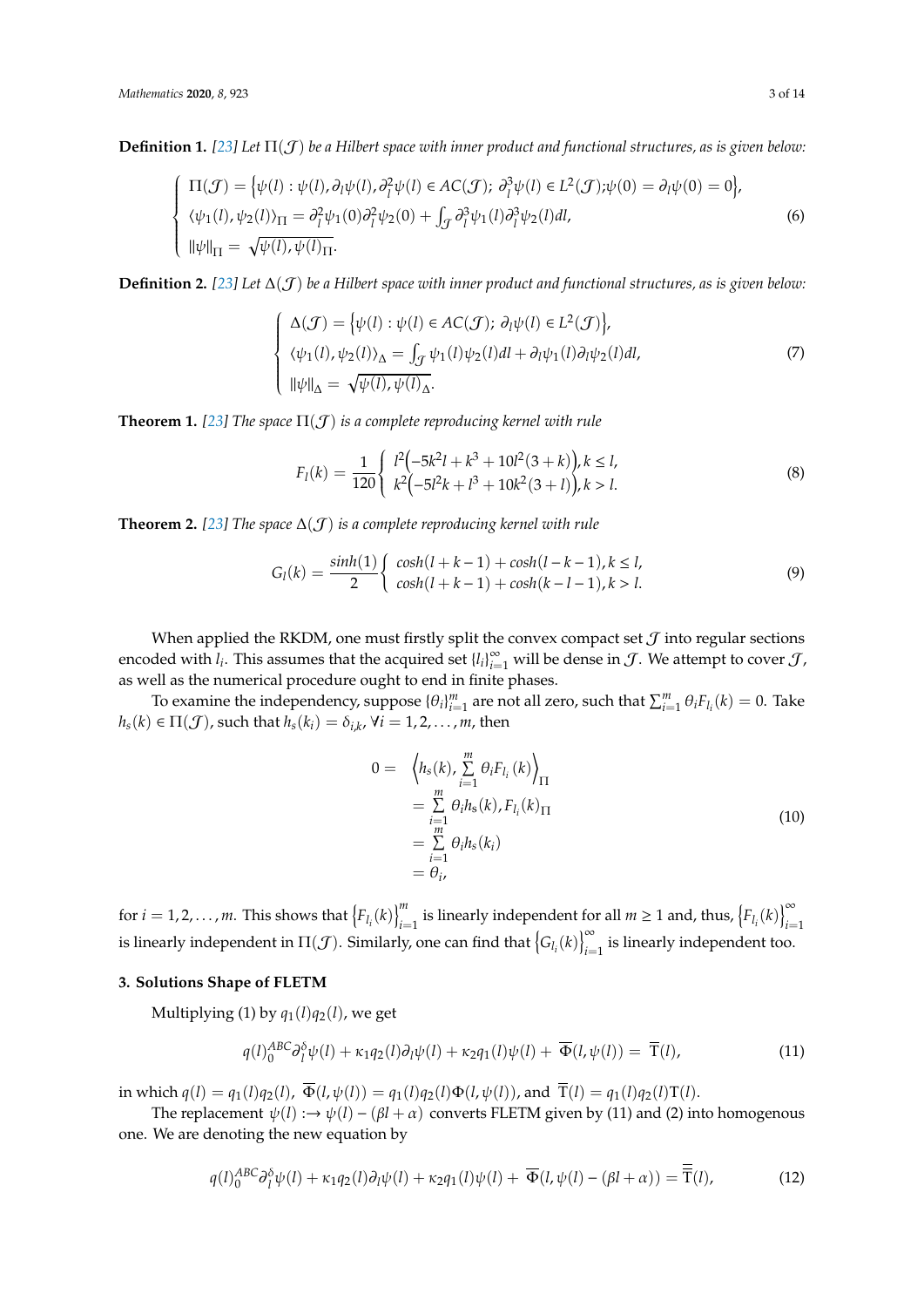subject to the CICs

$$
\psi(0) = 0 \text{ and } \partial_l \psi(0) = 0. \tag{13}
$$

The function  $\overline{T}(l)$  appears from substituting  $\psi(l) - (\beta l + \alpha)$  instead of  $\psi(l)$  in (12). In fact, after simplification and transform the extra mathematical terms into the right hand side of (12), one can  $\text{write } \overline{T}(l) = q(l)_{0}^{ABC} \partial_{l}^{\delta}(\beta l + \alpha) + \kappa_{1}q_{2}(l) \partial_{l}(\beta l + \alpha) + \kappa_{2}q_{1}(l)(\beta l + \alpha) + \overline{T}(l).$ 

Define the linear operator  $\mathcal{A} : \Pi(\mathcal{J}) \to \Delta(\mathcal{J})$  and its map  $\mathcal{A}[\psi](l)$  as

$$
\mathcal{A}[\psi](l) = q(l)_0^{ABC} \partial_l^{\delta} \psi(l) + \kappa_1 q_2(l) \partial_l \psi(l) + \kappa_2 q_1(l) \psi(l). \tag{14}
$$

Putting  $\zeta(l, \psi(l), \partial_l\psi(l)) := \overline{T}(l) - \overline{\Phi}(l, \psi(l) - (\beta l + \alpha))$ , then (14) and (13) are converted into the form A[ψ](*l*) = ζ(*l*,ψ(*l*), ∂*l*ψ(*l*)),

$$
\begin{cases}\n\mathcal{A}[\psi](l) = \zeta(l, \psi(l), \partial_l \psi(l)), \\
\psi(0) = 0 \text{ and } \partial_l \psi(0) = 0.\n\end{cases}
$$
\n(15)

We arrange the system of orthogonal functions taking  $\mathfrak{S}_i(l) = G_{l_i}(l)$ ,  $\Lambda_i(l) = \mathfrak{R}^*[\mathfrak{S}_i](l)$ ,  $i =$ 1, 2, 3, . . ., such that  ${l_i}_{i=1}^{\infty}$  is dense on  $\mathcal{J}$ . The Gram–Schmidt orthogonalization process is used to generate the system of orthonormal functions  $\left\{ \overline{\Lambda}_{i}(l)\right\} _{i=1}^{\infty}$  on  $\Pi(\mathcal{J})$ , where

$$
\overline{\Lambda}_i(l) = \sum_{j=1}^i \varepsilon_{ij} \Lambda_j(l), \qquad (16)
$$

with the orthogonalization coefficients  $\varepsilon_{ij}$  with the indexes  $i = 2, 3, \dots$ , and  $j = 1, 2, \dots, i - 1$  are computed in the subsequent algorithm.

**Algorithm 1.** Steps of the orthonormal Gram–Schmidt process:

**Step 1:** For  $i = 2, 3, ...$  and  $j = 1, 2, ..., i - 1$ , do the following:

$$
\varepsilon_{11} = \frac{1}{\|\Lambda_1\|_{\Pi}},
$$
\n
$$
\varepsilon_{ii} = \frac{1}{\sqrt{\|\Lambda_i\|_{\Pi}^2 - \sum_{p=1}^{i-1} \langle \Lambda_i(t), \overline{\Lambda}_p(t) \rangle_{\Pi}^2}}, i \neq 1,
$$
\n
$$
\varepsilon_{ij} = -\frac{1}{\sqrt{\|\Lambda_i\|_{\Pi}^2 - \sum_{p=1}^{i-1} \langle \Lambda_i(t), \overline{\Lambda}_p(t) \rangle_{\Pi}^2}} \sum_{p=j}^{i-1} \langle \Lambda_i(t), \overline{\Lambda}_p(t) \rangle_{\Pi} \varepsilon_{pj}, i > j.
$$
\n(17)

**Output:** The orthogonalization coefficients ε*ij*. **Step 2:** For  $i = 1, 2, 3, ...$  set

$$
\overline{\Lambda}_i(l) = \sum_{j=1}^i \varepsilon_{ij} \Lambda_j(l). \tag{18}
$$

**Output:** System of orthonormal functions  $\left\{ \overline{\Lambda}_{i}(l) \right\}_{i=1}^{\infty}$ .

**Remark 1.** *In the third formula of (17), the calculations of*  $\varepsilon_{ij}$ *, i > j are obtaining recursively as follows:* 

*If*  $i = 2$  *and*  $j = 1$ , then

$$
\varepsilon_{21} = -\frac{1}{\sqrt{\|\Lambda_2\|_{\Pi}^2 - \sum_{p=1}^1 \langle \Lambda_1(t), \overline{\Lambda}_p(t) \rangle_{\Pi}^2}} \sum_{p=1}^1 \langle \Lambda_2(t), \overline{\Lambda}_p(t) \rangle_{\Pi} \varepsilon_{p1},\tag{19}
$$

*where*

$$
\sum_{p=1}^{1} \langle \Lambda_2(t), \overline{\Lambda}_p(t) \rangle_{\Pi} \varepsilon_{p1} = \langle \Lambda_2(t), \overline{\Lambda}_1(t) \rangle_{\Pi} \varepsilon_{11}
$$
\n
$$
= \langle \Lambda_2(t), \overline{\Lambda}_1(t) \rangle_{\Pi} \frac{1}{\|\Lambda_1\|_{\Pi}}.
$$
\n(20)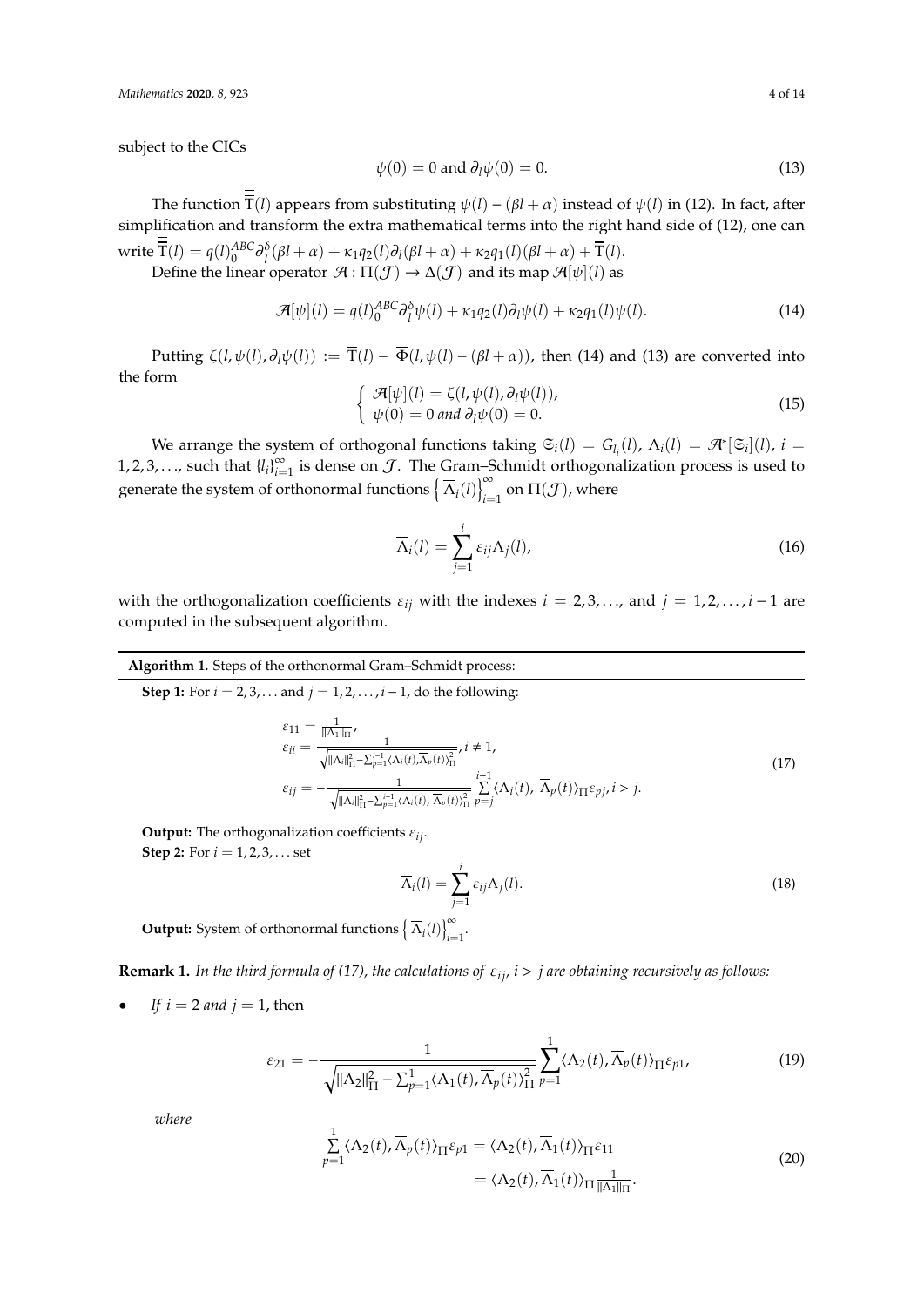*Mathematics* **2020**, *8*, 923 5 of 14

• *If*  $i = 3$  *and*  $j = 1, 2$ *, then* 

$$
\varepsilon_{31} = -\frac{1}{\sqrt{\|\Lambda_3\|_{\Pi}^2 - \sum_{p=1}^2 \langle \Lambda_3(t), \overline{\Lambda}_p(t) \rangle_{\Pi}^2}} \sum_{p=1}^2 \langle \Lambda_3(t), \overline{\Lambda}_p(t) \rangle_{\Pi} \varepsilon_{p1},\tag{21}
$$

*where*

$$
\sum_{p=1}^{2} \langle \Lambda_3(t), \overline{\Lambda}_p(t) \rangle_{\Pi} \varepsilon_{p1} = \langle \Lambda_3(t), \overline{\Lambda}_1(t) \rangle_{\Pi} \varepsilon_{11} + \langle \Lambda_3(t), \overline{\Lambda}_2(t) \rangle_{\Pi} \varepsilon_{21}
$$
\n
$$
= \langle \Lambda_3(t), \overline{\Lambda}_1(t) \rangle_{\Pi} \frac{1}{\|\Lambda_1\|_{\Pi}} + \langle \Lambda_3(t), \overline{\Lambda}_2(t) \rangle_{\Pi} \varepsilon_{21}
$$
\n(22)

*in which*  $ε_{21}$  *comes from (19). Similarly,* 

$$
\varepsilon_{32} = -\frac{1}{\sqrt{\|\Lambda_3\|_{\Pi}^2 - \sum_{p=1}^2 \langle \Lambda_3(t), \overline{\Lambda}_p(t) \rangle_{\Pi}^2}} \sum_{p=2}^2 \langle \Lambda_3(t), \overline{\Lambda}_p(t) \rangle_{\Pi} \varepsilon_{p2},
$$
\n(23)

*where*

$$
\sum_{p=2}^{2} \langle \Lambda_3(t), \overline{\Lambda}_p(t) \rangle_{\Pi} \varepsilon_{p2} = \langle \Lambda_3(t), \overline{\Lambda}_2(t) \rangle_{\Pi} \varepsilon_{22}
$$
\n
$$
= \langle \Lambda_3(t), \overline{\Lambda}_2(t) \rangle_{\Pi} \frac{1}{\sqrt{\|\Lambda_2\|_{\Pi}^2 - \sum_{p=1}^1 \langle \Lambda_2(t), \overline{\Lambda}_p(t) \rangle_{\Pi}^2}}.
$$
\n(24)

• *If*  $i = 4$  *and*  $j = 1, 2, 3$  *then* 

$$
\varepsilon_{41} = -\frac{1}{\sqrt{\|\Lambda_4\|_{\Pi}^2 - \sum_{p=1}^3 \langle \Lambda_4(t), \overline{\Lambda}_p(t) \rangle_{\Pi}^2}} \sum_{p=1}^3 \langle \Lambda_4(t), \overline{\Lambda}_p(t) \rangle_{\Pi} \varepsilon_{p1},
$$
\n(25)

*where*

$$
\sum_{p=1}^{3} \langle \Lambda_{4}(t), \overline{\Lambda}_{p}(t) \rangle_{\Pi} \varepsilon_{p1} = \langle \Lambda_{4}(t), \overline{\Lambda}_{1}(t) \rangle_{\Pi} \varepsilon_{11} + \langle \Lambda_{4}(t), \overline{\Lambda}_{2}(t) \rangle_{\Pi} \varepsilon_{21} + \langle \Lambda_{4}(t), \overline{\Lambda}_{3}(t) \rangle_{\Pi} \varepsilon_{31}
$$
\n
$$
= \langle \Lambda_{4}(t), \overline{\Lambda}_{1}(t) \rangle_{\Pi} \frac{1}{\|\Lambda_{1}\|_{\Pi}} + \langle \Lambda_{4}(t), \overline{\Lambda}_{2}(t) \rangle_{\Pi} \varepsilon_{21} + \langle \Lambda_{4}(t), \overline{\Lambda}_{3}(t) \rangle_{\Pi} \varepsilon_{31},
$$
\n(26)

*in which*  $\varepsilon_{21}$  *comes from (19) and*  $\varepsilon_{31}$  *comes from (21). Similarly,* 

$$
\varepsilon_{42} = -\frac{1}{\sqrt{\|\Lambda_4\|_{\Pi}^2 - \sum_{p=1}^3 \langle \Lambda_4(t), \overline{\Lambda}_p(t) \rangle_{\Pi}^2}} \sum_{p=2}^3 \langle \Lambda_4(t), \overline{\Lambda}_p(t) \rangle_{\Pi} \varepsilon_{p2},
$$
(27)

*where*

$$
\sum_{p=2}^{3} \langle \Lambda_4(t), \overline{\Lambda}_p(t) \rangle_{\Pi} \varepsilon_{p2} = \langle \Lambda_4(t), \overline{\Lambda}_2(t) \rangle_{\Pi} \varepsilon_{22} + \langle \Lambda_4(t), \overline{\Lambda}_3(t) \rangle_{\Pi} \varepsilon_{32}
$$
\n
$$
= \langle \Lambda_4(t), \overline{\Lambda}_2(t) \rangle_{\Pi} \frac{1}{\sqrt{\|\Lambda_i\|_{\Pi}^2 - \sum_{p=1}^{i-1} \langle \Lambda_i(t), \overline{\Lambda}_p(t) \rangle_{\Pi}^2}} + \langle \Lambda_4(t), \overline{\Lambda}_3(t) \rangle_{\Pi} \varepsilon_{32},
$$
\n(28)

*in which* ε<sup>32</sup> *comes from (23). Finally,*

$$
\varepsilon_{43} = -\frac{1}{\sqrt{\|\Lambda_4\|_{\Pi}^2 - \sum_{p=1}^3 \langle \Lambda_4(t), \overline{\Lambda}_p(t) \rangle_{\Pi}^2}} \sum_{p=3}^3 \langle \Lambda_4(t), \overline{\Lambda}_p(t) \rangle_{\Pi} \varepsilon_{p3},\tag{29}
$$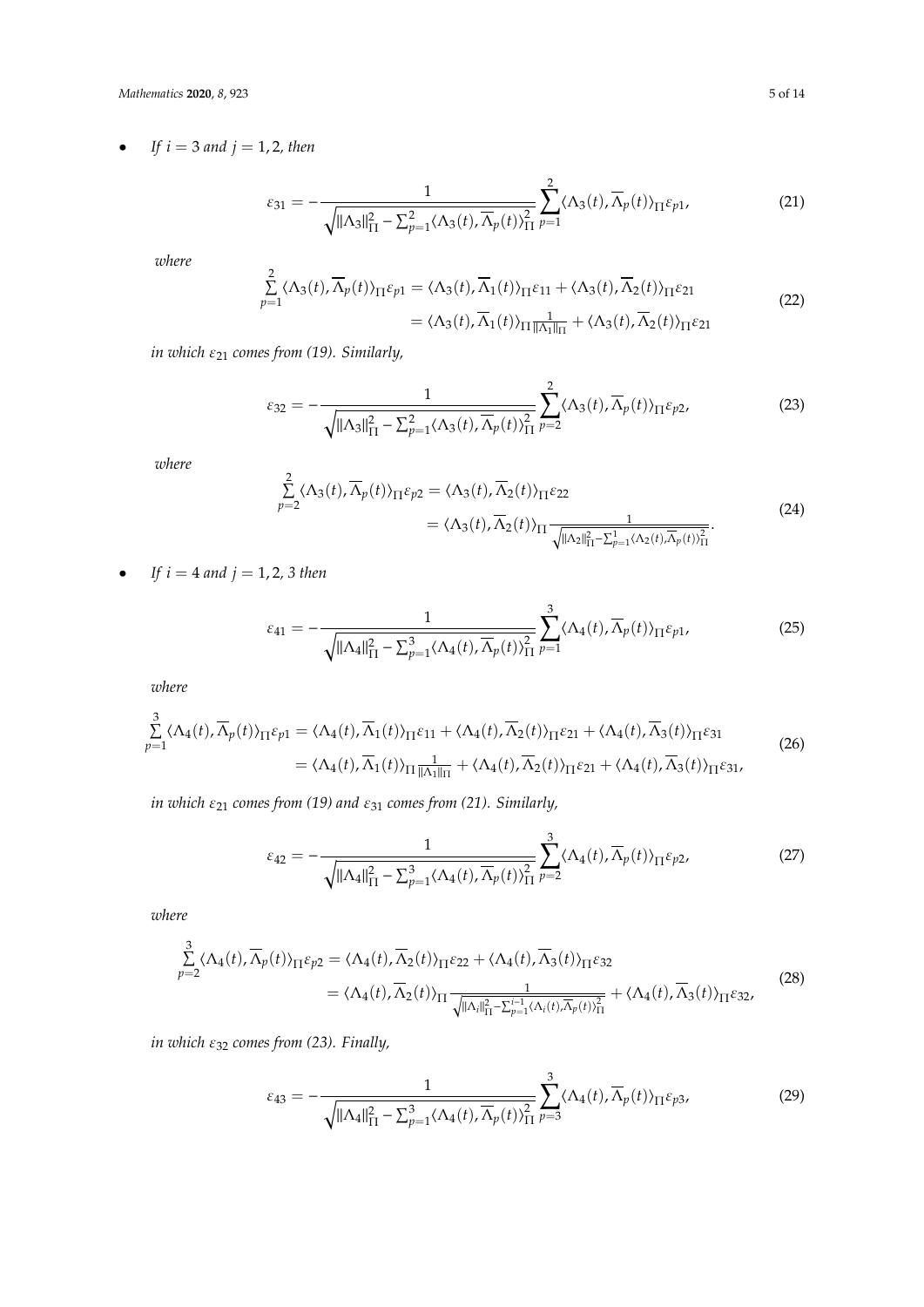*where*

$$
\sum_{p=3}^{3} \langle \Lambda_4(t), \overline{\Lambda}_p(t) \rangle_{\Pi} \varepsilon_{p3} = \langle \Lambda_4(t), \overline{\Lambda}_3(t) \rangle_{\Pi} \varepsilon_{33} \n= \langle \Lambda_4(t), \overline{\Lambda}_3(t) \rangle_{\Pi} \frac{1}{\sqrt{\|\Lambda_3\|_{\Pi}^2 - \sum_{p=1}^2 \langle \Lambda_3(t), \overline{\Lambda}_p(t) \rangle_{\Pi}^2}}.
$$
\n(30)

*Analogue for the remaining indexes i* = 4, 5, ... *and*  $j = 1, 2, \ldots, i - 1$ .

**Lemma 1.** *The system* $\{\Lambda_i(l)\}_{i=1}^{\infty}$  *is complete on*  $\Pi(\mathcal{J})$ *.* 

**Proof.**  $\Lambda_i(l) = \mathcal{A}^*[\mathfrak{S}_i](l)$  assures that  $\Lambda_i(l) \in \Pi(\mathcal{J})$ . For each  $\psi(l) \in \Pi(\mathcal{J})$ , if  $\langle \psi(l), \Lambda_i(l) \rangle_{\Pi} = 0$ ,  $i = 1, 2, ...,$  then

$$
\langle \psi(l), \Lambda_i(l) \rangle_{\Pi} = \langle \psi(l), \mathcal{A}^*[\mathfrak{S}_i](l) \rangle_{\Pi} \n= \langle \mathcal{A}[\psi](l), \mathfrak{S}_i(l) \rangle_{\Delta} \n= \mathcal{A}[\psi](l_i) \n= 0.
$$
\n(31)

From (5) we get  $\mathcal{A}[\psi](l_i) = \langle \mathcal{A}[\psi](l), \mathfrak{S}_i(l) \rangle_{\Pi} = 0$ . By the density of  ${l_i}_{i=1}^{\infty}$  in  $\mathcal{J}$ , we have  $\mathcal{A}[\psi](l) = 0$ . The existence of  $\mathcal{A}^{-1}$  yields  $\psi(l) = 0$ . Subsequently,  $\{\Lambda_i(l)\}_{i=1}^{\infty}$  is complete on  $\Pi(\mathcal{J})$ .  $\square$ 

**Definition 3.** [60] If  $\psi$  is a continuous function and  $\left\{\overline{\Lambda}_i(l)\right\}_{i=1}^{\infty}$  an orthonormal functions system, then  $\langle \psi(l), \overline{\Lambda}_i(l) \rangle_{\Pi}$ ,  $i = 1, 2, ...$  are called Fourier functions of  $\psi$  with respect to the system  $\left\{ \overline{\Lambda}_i(l) \right\}_{i=1}^{\infty}$  and  $\psi(l) = \sum_{i=1}^{\infty} \langle \psi(l), \overline{\Lambda}_i(l) \rangle_{\Pi} \overline{\Lambda}_i(l)$  *is called its Fourier expansion.* 

**Theorem 3.** *The subsequent are achieved:*

1. *Whenever*  $n \to \infty$  *the analytic solution of (15) fulfills:* 

$$
\psi(l) = \sum_{i=1}^{\infty} \sum_{j=1}^{i} \varepsilon_{ij} \zeta(l_j, \psi(l_j), \partial_l \psi(l_j)) \overline{\Lambda}_i(l).
$$
 (32)

2. *The n-term numerical solution of Equation (15) fulfills:*

$$
\psi^{n}(l) = \sum_{i=1}^{n} \sum_{j=1}^{i} \varepsilon_{ij} \zeta(l_{j}, \psi(l_{j}), \partial_{l} \psi(l_{j})) \overline{\Lambda}_{i}(l).
$$
\n(33)

**Proof.** Assume that  $\varepsilon_{ij}$  are orthogonalization coefficients for the orthonormal functions systems  $\left\{ \overline{\Lambda}_{i}(l) \right\}_{i=1}^{\infty}$ . Then

$$
\psi(l) = \sum_{i=1}^{\infty} \langle \psi(l), \overline{\Lambda}_i(l) \rangle_{\Pi} \overline{\Lambda}_i(l)
$$
  
\n
$$
= \sum_{i=1}^{\infty} \langle \psi(l), \sum_{j=1}^i \varepsilon_{ij} \Lambda_j(l) \rangle_{\Pi} \overline{\Lambda}_i(l)
$$
  
\n
$$
= \sum_{i=1}^{\infty} \sum_{j=1}^i \varepsilon_{ij} \langle \psi(l), \mathcal{H}^*[\mathfrak{S}_j](l) \rangle_{\Pi} \overline{\Lambda}_i(l)
$$
  
\n
$$
= \sum_{i=1}^{\infty} \sum_{j=1}^i \varepsilon_{ij} \langle \mathcal{A}[\psi](l), \mathfrak{S}_j(l) \rangle_{\Delta} \overline{\Lambda}_i(l)
$$
  
\n
$$
= \sum_{i=1}^{\infty} \sum_{j=1}^i \varepsilon_{ij} \langle \zeta(l, \psi(l), \partial_l \psi(l)), \mathfrak{S}_j(l) \rangle_{\Delta} \overline{\Lambda}_i(l)
$$
  
\n
$$
= \sum_{i=1}^{\infty} \sum_{j=1}^i \varepsilon_{ij} \zeta(l_j, \psi(l_j), \partial_l \psi(l_j)) \overline{\Lambda}_i(l).
$$
 (34)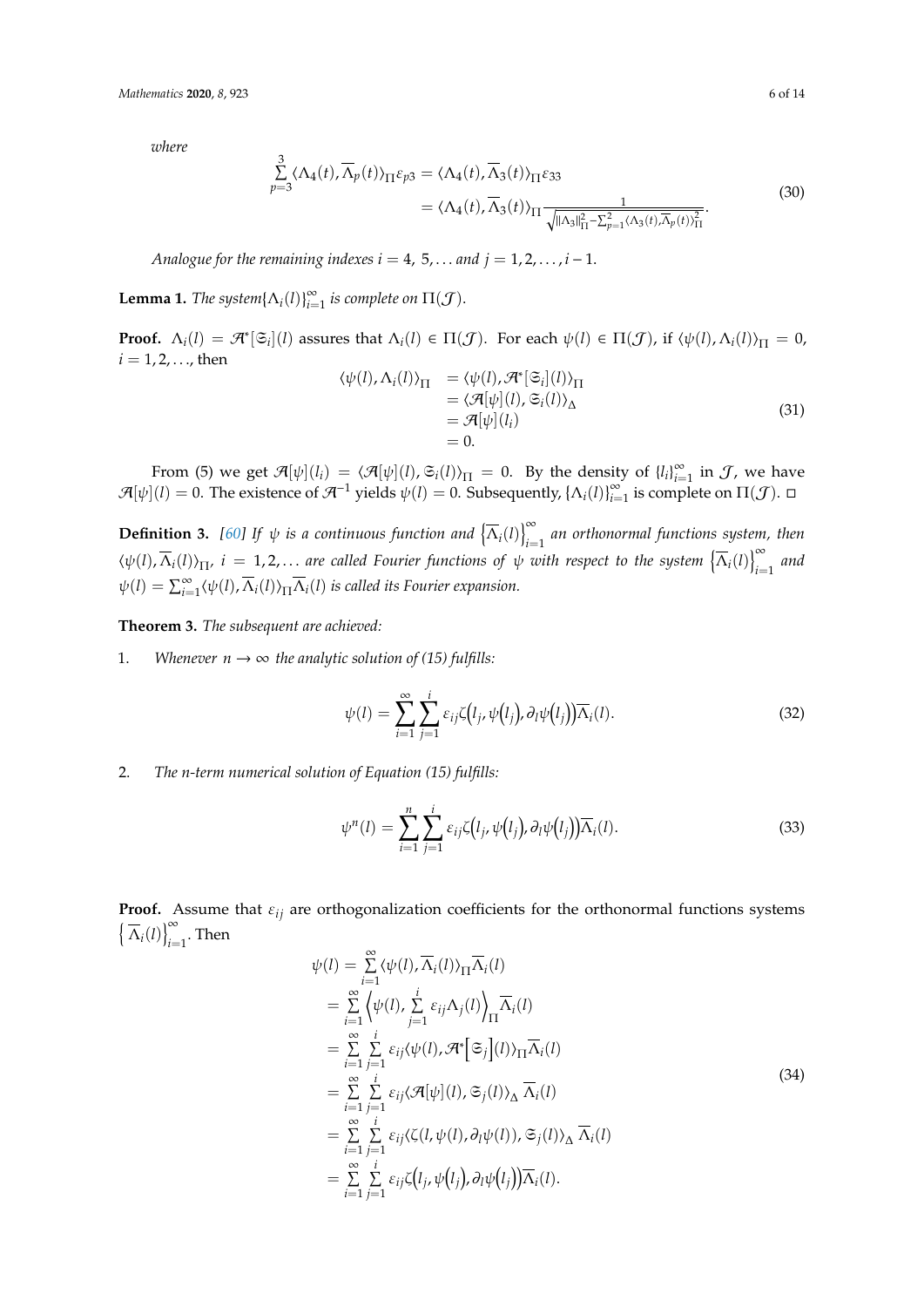For the numerical computations, we truncate the series in (32) using the *n*-term numerical solution of  $\psi(l)$ .  $\Box$ 

The attached steps focusing on the computational steps require using an appropriate software package for solving (15) using RKDM, and in order to evaluate the numerical approximation  $\psi^n$  of  $\psi$ in  $\Pi(\mathcal{J})$ .

**Algorithm 2.** Steps of RKDM for numerical approximations model of FLETM in ABC derivative:

**Step I:** Fix  $l$ ,  $k$  in  $J$  and do Phases 1 and 2: **Phase 1**: Set  $l_i = \frac{1}{n}i$  in the index  $i = 0, 1, ..., n$ . **Phase 2:** Set  $\Lambda_i(l) = \mathcal{A}^*[\mathfrak{S}_i](l)$  in the index  $i = 1, 2, ..., n$ . **Output:** the orthogonal function system  $\Lambda_i(l)$ . **Step II:** For the indices  $i = 1, 2, \dots$  and  $j = 1, 2, \dots, i - 1$  do Algorithm 1. **Output:** the orthogonalization coefficients  $\varepsilon_{ij}$ . **Step III:** Set  $\overline{\Lambda}_i(l) = \sum_{j=1}^i \varepsilon_{ij} \Lambda_j(l)$  in the indices  $i = 1, 2, ..., n$ . **Output:** the orthonormal function system  $\overline{\Lambda}_i(l)$ . **Step IV:** Set  $\psi^0(l_1) = 0$  and with the indices  $i = 1, 2, ..., n$  do Phases 1, 2, and 3: **Phase 1:** Set  $\psi^{i}(l_{i}) = \psi^{i-1}(l_{i}).$  $\mathbf{Phase\ 2:}\ \mathrm{Set}\ \mathcal{F}_i = \sum_{j=1}^i \varepsilon_{ij} \zeta\big(l_j,\psi\big(l_j\big),\partial_l\psi\big(l_j\big)\big).$ **Phase 3:** Set  $\psi^n(l) = \sum_{j=1}^i \mathcal{F}_j \overline{\Lambda}_j(l)$ . **Output:** The *n*-term numerical approximation  $\psi^n(l)$  of  $\psi(l)$ .

#### **4. Convergence Analysis**

In this part, the convergence of numerical solution and error behavior are presented. Using convergent series representation, the following two theorems explain that FLETM described in Equation (15) is conditionally formulated and consistent.

To achieve our goal, we assume  $\|\psi^{n-1}\|_{\Pi}$  is bounded whenever  $n \to \infty$  and  $\{l_i\}_{i=1}^{\infty}$  is dense on  $\mathcal{J}$ . Then the error  $\mathcal{E}^n = ||\psi - \psi^n||^2_{\Pi}$  is decreasing for sufficiently large *n*, since we have

$$
\mathcal{E}^{n} - \mathcal{E}^{n-1} = || \sum_{\substack{i=n+1 \ i=n+1}}^{\infty} \langle \psi(l), \overline{\Lambda}_{i}(l) \rangle_{\mathcal{A}} \overline{\Lambda}_{i}(l) ||_{\Pi}^{2} - || \sum_{i=n}^{\infty} \langle \mu(l), \overline{\Lambda}_{i}(l) \rangle_{\mathcal{A}} \overline{\Lambda}_{i}(l) ||_{\Pi}^{2}
$$
  
\n
$$
= \sum_{i=n+1}^{\infty} \langle \psi(l), \overline{\Lambda}_{i}(l) \rangle_{\Pi}^{2} - \sum_{i=n}^{\infty} \langle \psi(l), \overline{\Lambda}_{i}(l) \rangle_{\Pi}^{2}
$$
  
\n
$$
< 0.
$$
 (35)

The convergence of  $\sum_{i=1}^{\infty} \langle \psi(l), \overline{\Lambda}_i(l) \rangle_{\Pi} \overline{\Lambda}_i(l)$  yields  $\mathcal{E}^n \to 0$  whenever  $n \to \infty$  as long as  $\psi(l)$  and  $\psi^n(l)$  are extracted from (32) and (33).

Lemma 2. For  $\psi \in \Pi(\mathcal{J})$ , it holds  $|\psi(l)| \leq 3.5 ||\psi||_{\Pi}$ ,  $|\partial_l \psi(l)| \leq 3 ||\psi||_{\Pi}$ , and  $|\partial_l^2 \psi(l)| \leq 2 ||\psi||_{\Pi}$ .

**Proof.** The proof is straightforward from  $\partial_l^2 \psi(l) - \partial_l^2 \psi(0) = \int_0^l \partial_p^2 \psi(p) dp$ , Holder's inequality, and (6).  $\Box$ 

If  $\|\psi^{n-1} - \psi\|_{\Pi} \to 0$ and  $l_n \to k$  whenever  $n \to \infty$  then  $\zeta(l_n,\psi^{n-1}(l_n),\partial_l\psi^{n-1}(l_n)\big)\to \zeta(k,\psi(k),\partial_l\psi(k)).$  This can be seen directly from Lemma 2 and the fact that  $\zeta(l,\psi(l),\partial_l\psi(l)) \in C(\mathcal{J}\times\mathbb{R}\times\mathbb{R},\mathbb{R})$ . We denote  $\mathcal{F}_i = \sum_{j=1}^i \varepsilon_{ij}\zeta(l_j,\psi(l_j),\partial_l\psi(l_j))$ . This allows us to rewrite  $\psi^n(l)$  as

$$
\psi^n(l) = \sum_{i=1}^n \mathcal{F}_i \overline{\Lambda}_i(l). \tag{36}
$$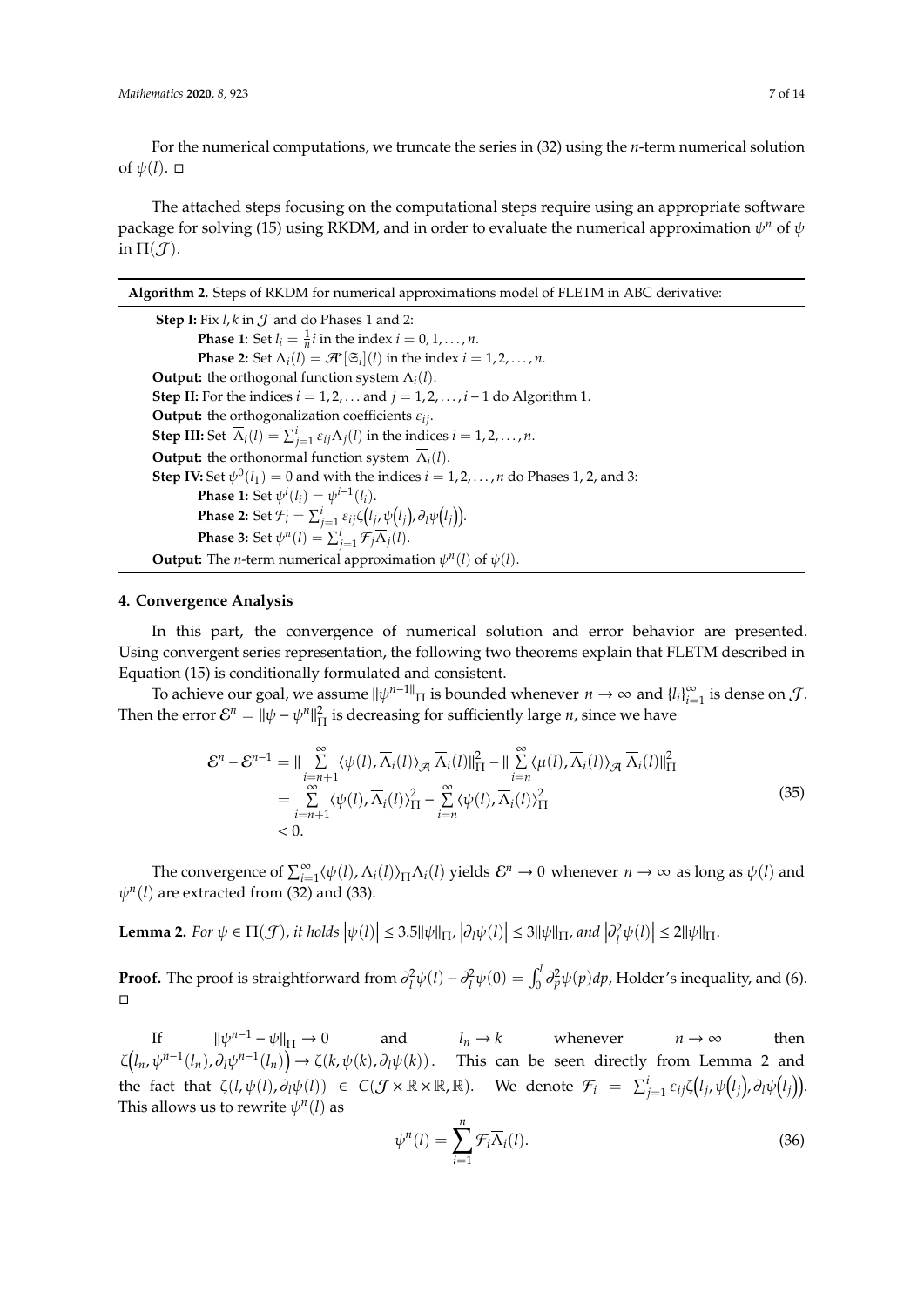**Theorem 4.** *From* (36), it holds that  $\psi^n(l) \to \psi(l)$  whenever  $n \to \infty$ .

**Proof.** Clearly,  $\psi^{n+1}(l) = \psi^n(l) + \mathcal{F}_{n+1} \overline{\Lambda}_{n+1}(l)$ . From the orthogonality of  $\left\{ \overline{\Lambda}_i(l) \right\}_{i=1}^{\infty}$ , we get

$$
\|\psi^{n+1}\|_{\Pi}^{2} = \|\psi^{n}\|_{\Pi}^{2} + \mathcal{F}_{n+1}^{2}
$$
  
\n
$$
= \|\psi^{n-1}\|_{\Pi}^{2} + \mathcal{F}_{n}^{2} + \mathcal{F}_{n+1}^{2}
$$
  
\n
$$
= \dots
$$
  
\n
$$
= \|\psi^{0}\|_{\Pi}^{2} + \sum_{i=1}^{n+1} \mathcal{F}_{i}^{2}.
$$
\n(37)

This implies  $\|\psi^{n+1}\|_{\Pi} \ge \|\psi^n\|_{\Pi}$  and there exists  $\gamma$  in  $\mathbb R$  such that  $\sum_{i=1}^{\infty} \mathcal{F}_i^2 = \gamma$ , which means that  $\left\{\mathcal{F}_{i}^{2}\right\}_{i=1}^{\infty} \in l^{2}$ . In order to have

$$
\psi^{m}(l) - \psi^{m-1}(l) \pm \psi^{m-1}(l) - \psi^{m-2}(l) \pm \dots \pm \psi^{n+1}(l) - \psi^{n}(l), \tag{38}
$$

it is sufficient to have for *m* > *n* that

$$
\|\psi^m - \psi^n\|_{\Pi}^2 = \|\psi^m - \psi^{m-1} + \psi^{m-1} - \dots + \psi^{n+1} - \psi^n\|_{\Pi}^2 = \|\psi^m - \psi^{m-1}\|_{\Pi}^2 + \|\psi^{m-1} - \psi^{m-2}\|_{\Pi}^2 + \dots + \|\psi^{n+1} - \psi^n\|_{\Pi'}^2
$$
(39)

whereas,  $\|\psi^m - \psi^{m-1}\|_{\Pi}^2 = \mathcal{F}_m^2$ . As  $n, m \to \infty$  one has  $\|\psi^m - \psi^n\|_{\Pi}^2 = \sum_{l=n+1}^m \mathcal{F}_i^2 \to 0$ . By the completeness,  $\exists \psi^n(l) \in \Pi(\mathcal{J})$  such that  $\psi^n(l) \to \psi(l)$  as  $n \to \infty$ .

**Theorem 5.** One has  $\psi(l) = \sum_{i=1}^{\infty} \mathcal{F}_i \overline{\Lambda}_i(l)$  whenever  $n \to \infty$  in (36).

**Proof.** Taking the  $\lim_{n\to\infty}$  on both sides of (36), one get  $\psi(l) = \sum_{i=1}^{\infty} \mathcal{F}_i \overline{\Lambda}_i(l)$ . Thus

$$
\mathcal{A}[\psi](l_k) = \sum_{i=1}^{\infty} \mathcal{F}_i \langle \mathcal{A}[\overline{\Lambda}_i](l), \mathfrak{S}_k(l) \rangle_{\Delta} \n= \sum_{i=1}^{\infty} \mathcal{F}_i \langle \overline{\Lambda}_i(l), \mathcal{A}^*[\mathfrak{S}_k](l) \rangle_{\Pi} \n= \sum_{i=1}^{\infty} \mathcal{F}_i \langle \overline{\Lambda}_i(l), \Lambda_k(l) \rangle_{\Pi},
$$
\n(40)

and

$$
\sum_{k'=1}^{l} \varepsilon_{kk'} \mathcal{A}[\psi](l_{k'}) = \sum_{i=1}^{\infty} \mathcal{F}_i \langle \overline{\Lambda}_i(l), \sum_{k'=1}^{l} \varepsilon_{kk'} \Lambda_{k'}(l) \rangle_{\Pi}
$$
\n
$$
= \sum_{i=1}^{\infty} \mathcal{F}_i \langle \overline{\Lambda}_i(t), \overline{\Lambda}_{k'}(l) \rangle_{\Pi}
$$
\n
$$
= \mathcal{F}_l.
$$
\n(41)

If  $l=1$ , then  $\mathcal{A}[\psi](l_1)=\zeta\big(l_1,\psi^0(l_1),\partial_l\psi^0(l_1)\big)$  and if  $l=2$ , then  $\mathcal{A}[\psi](l_2)=\zeta\big(l_2,\psi^1(l_2),\partial_l\psi^1(l_2)\big).$ Generally, we have  $\mathcal{A}[\psi](l_n) = \zeta(l_n, \psi^{n-1}(l_n), \partial_l \psi^{n-1}(l_n)).$  By the density condition,  $\forall k \in \mathcal{J}$ ;  $\exists {l_n}_q|_{q=1}^{\infty}$ such that  $l_{n_q}\to k$  whenever  $q\to\infty$  or  $\mathcal{A}[\psi](l_{n_q})=\zeta\big(l_{n_q},\psi^{n_q-1}\big(l_{n_q}\big),\partial_l\psi^{n_q-1}\big(l_{n_q}\big)\big)$ . Letting  $j\to\infty$  one can get  $\mathcal{A}[\psi](k) = \zeta(k, \psi(k), \partial_l \psi(k))$ . Since  $\overline{\Lambda}_i(l) \in \Pi(\mathcal{J})$ , then  $\psi(l)$  satisfies (15).  $\Box$ 

## **5. Model Experiments and Computational Results**

In this important portion; in order to solve FLETM in (1) and (2) numerically using the RKDM, three models are presented in certain specific form. In the examples, we demonstrate the performance and efficiency of the proposed approach in term of tables and figures, with some scientific explanations' comments.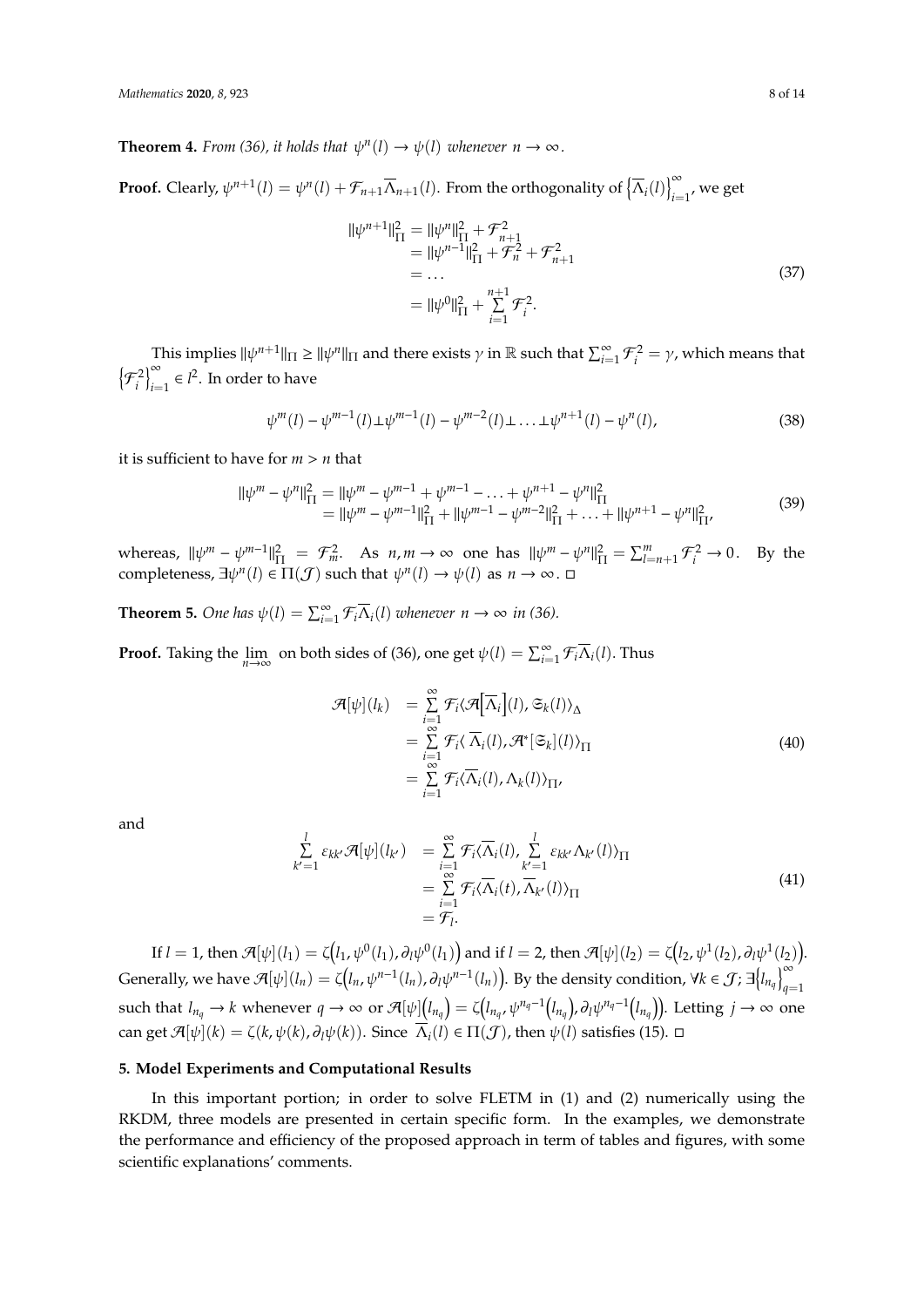#### *5.1. Certain Examples*

In the subsequent FLETM, the readers should note that ψ(0) and ∂*l*ψ(0) are known and may not be homogeneous. The forcing term  $T(l)$  can be obtain by substituting  $\psi(l)$  through the given model.

**Example 1.** *Consider the following FLETM in ABC sense:*

$$
{}_{0}^{ABC}\partial_{l}^{\delta}\psi(l) + \frac{1}{l}\partial_{l}\psi(l) + \frac{1}{l}\psi(l) + \ln(\psi(l)) = \mathcal{T}(l),\tag{42}
$$

*subject to the CICs*

$$
\psi(0) = 1 \text{ and } \partial_l \psi(0) = \delta,\tag{43}
$$

*where the analytic solution is given by*

$$
\psi(l) = e^{\delta l}.\tag{44}
$$

**Example 2.** *Consider the following FLETM in ABC sense:*

$$
{}_{0}^{ABC}\partial_{l}^{\delta}\psi(l) + \frac{1}{\sin(l)}\partial_{l}\psi(l) - \psi(l) + \sin(\psi(l)) = \mathcal{T}(l),\tag{45}
$$

*subject to the CICs*

$$
\psi(0) = 0 \text{ and } \partial_l \psi(0) = 0,
$$
\n(46)

*where the analytic solution is given by*

$$
\psi(l) = l^{2\delta} - l^3. \tag{47}
$$

**Example 3.** *Consider the following FLETM in ABC sense:*

$$
{}_{0}^{ABC}\partial_{l}^{5}\psi(l) + \frac{1}{l^{2}}\partial_{l}\psi(l) - \frac{1}{l^{4}}\psi(l) + \sqrt[3]{\psi(l)} = T(l),
$$
\n(48)

*subject to the CICs*

$$
\psi(0) = 0 \text{ and } \partial_l \psi(0) = \delta,\tag{49}
$$

*where the analytic solution is given by*

$$
\psi(l) = \delta l - l^2. \tag{50}
$$

Recall that  $l \in [0,1]$ ;  $\delta \in (1,2]$ ;  $\psi \in C(\mathcal{J} \to \mathbb{R})$ ; and  $T \in C(\mathcal{J} - \{0\} \to \mathbb{R})$ , while  ${}^{ABC}_{0} \partial_{l}^{\delta} \psi(l)$  denotes the ABC fractional derivative of  $\psi$  in *l* over  $\mathcal J$  of order  $\delta$ .

#### *5.2. Results and Discussions*

Take into consideration Algorithms 1 and 2, following the RKDM, using  $l_i = \frac{i}{n}$ ,  $i = 0, 1, ..., n = 50$ the numerical validations for different values of grid points  $l_i \in \mathcal{J}$  will be exhibited. For this purpose, Tables 1–3 tabulates the evolution of the absolute errors *Ab* as

$$
Ab[\psi^{50}](l_i) = |\psi(l_i) - \psi^{50}(l_i)|,\tag{51}
$$

for Examples 1, 2, and 3, simultaneously.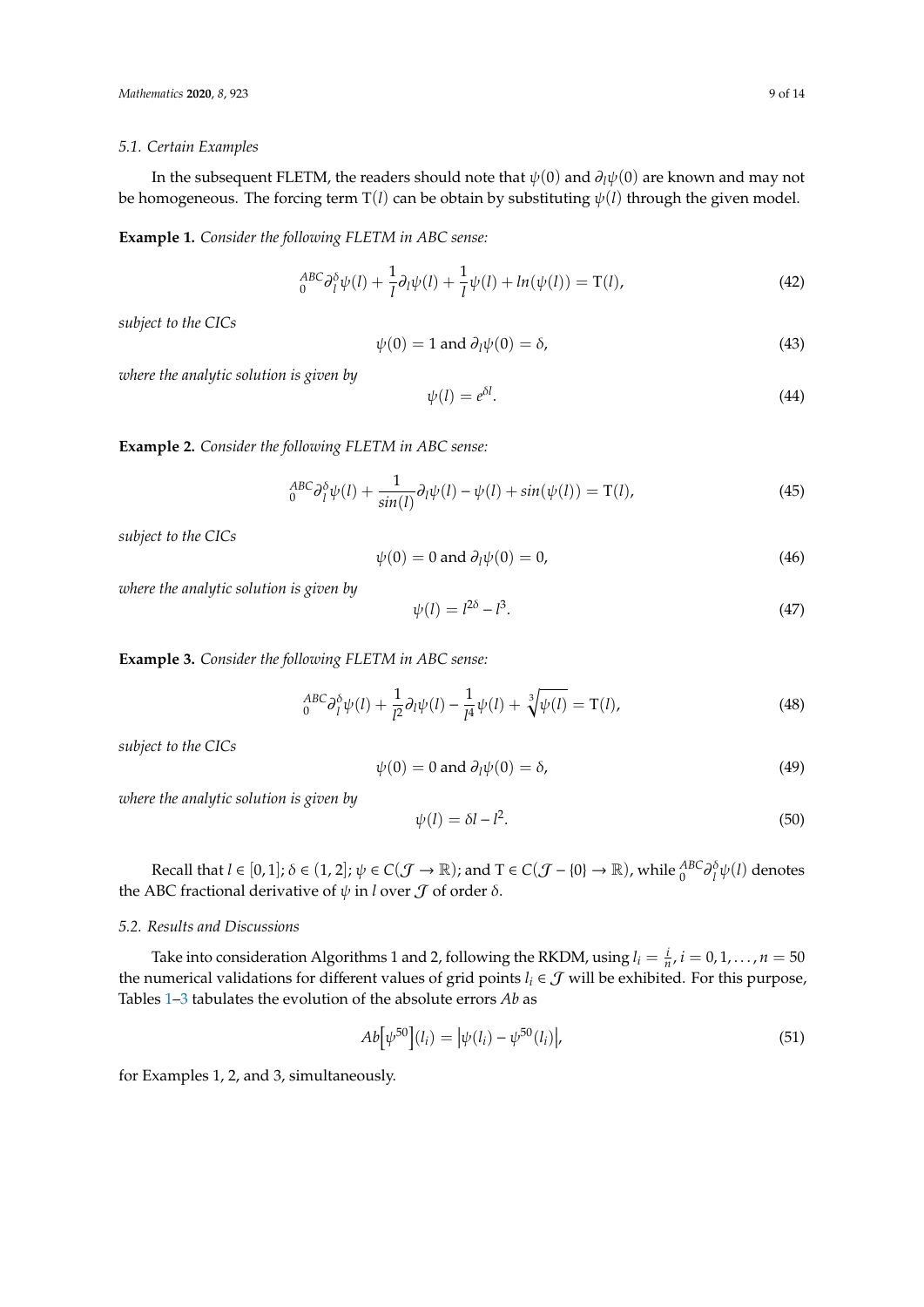|          | $\delta = 2$             | $\delta$ =1.75           | $\delta$ =1.5            | $\delta = 1.25$          |
|----------|--------------------------|--------------------------|--------------------------|--------------------------|
| $l_i$    | $Ab[\psi^{50}](l_i)$     | $Ab[\psi^{50}](l_i)$     | $Ab[\psi^{50}](l_i)$     | $Ab[\psi^{50}](l_i)$     |
| $\Omega$ |                          | 0                        | 0                        | ∩                        |
| 0.1      | $5.58923 \times 10^{-7}$ | $2.39589 \times 10^{-6}$ | $9.76028 \times 10^{-6}$ | $1.26481 \times 10^{-5}$ |
| 0.2      | $7.29487 \times 10^{-7}$ | $8.43183 \times 10^{-6}$ | $5.53946 \times 10^{-5}$ | $4.51370 \times 10^{-4}$ |
| 0.3      | $5.10731 \times 10^{-7}$ | $9.31378 \times 10^{-6}$ | $6.44253 \times 10^{-5}$ | $8.45264 \times 10^{-4}$ |
| 0.4      | $4.86899 \times 10^{-7}$ | $4.02242 \times 10^{-6}$ | $5.96694 \times 10^{-5}$ | $6.39510 \times 10^{-4}$ |
| 0.5      | $3.73586 \times 10^{-7}$ | $6.44048 \times 10^{-6}$ | $9.76767 \times 10^{-5}$ | $8.49810 \times 10^{-4}$ |
| 0.6      | $5.96425 \times 10^{-7}$ | $9.83946 \times 10^{-6}$ | $3.13543 \times 10^{-5}$ | $7.18295 \times 10^{-4}$ |
| 0.7      | $8.30602 \times 10^{-7}$ | $8.11052 \times 10^{-6}$ | $1.78901 \times 10^{-5}$ | $2.28708 \times 10^{-4}$ |
| 0.8      | $3.09230 \times 10^{-7}$ | $3.03588 \times 10^{-6}$ | $8.12647 \times 10^{-5}$ | $5.51276 \times 10^{-4}$ |
| 0.9      | $7.82026 \times 10^{-6}$ | $2.81165 \times 10^{-6}$ | $5.67583 \times 10^{-5}$ | $6.57153 \times 10^{-4}$ |
| 1.0      | $6.27080 \times 10^{-6}$ | $3.20502 \times 10^{-5}$ | $2.14565 \times 10^{-4}$ | $3.76831 \times 10^{-4}$ |
|          |                          |                          |                          |                          |

**Table 1.** Numerical results of Example 1 using RKDM.

**Table 2.** Numerical results of Example 2 using RKDM.

|          | $\delta = 2$             | $\delta = 1.75$          | $\delta$ =1.5            | $\delta$ =1.25           |
|----------|--------------------------|--------------------------|--------------------------|--------------------------|
| $l_i$    | $Ab[\psi^{50}](l_i)$     | $Ab[\psi^{50}](l_i)$     | $Ab[\psi^{50}](l_i)$     | $Ab[\psi^{50}](l_i)$     |
| $\Omega$ | 0                        | O                        |                          | 0                        |
| 0.1      | $1.66034 \times 10^{-7}$ | $3.79764 \times 10^{-6}$ | $8.68106 \times 10^{-5}$ | $7.78427 \times 10^{-4}$ |
| 0.2      | $2.58021 \times 10^{-7}$ | $6.04130\times10^{-6}$   | $6.66813 \times 10^{-5}$ | $4.83384 \times 10^{-4}$ |
| 0.3      | $2.47746 \times 10^{-7}$ | $2.43097 \times 10^{-6}$ | $5.42359 \times 10^{-5}$ | $4.13100 \times 10^{-4}$ |
| 0.4      | $6.83007 \times 10^{-8}$ | $7.36473 \times 10^{-6}$ | $1.28745 \times 10^{-5}$ | $9.26837 \times 10^{-4}$ |
| 0.5      | $1.54628 \times 10^{-7}$ | $7.49228 \times 10^{-6}$ | $7.24921 \times 10^{-5}$ | $2.34712 \times 10^{-4}$ |
| 0.6      | $4.61756 \times 10^{-7}$ | $9.86819 \times 10^{-6}$ | $3.86754 \times 10^{-5}$ | $7.72225 \times 10^{-4}$ |
| 0.7      | $8.34165 \times 10^{-8}$ | $6.41801 \times 10^{-6}$ | $2.32842 \times 10^{-5}$ | $2.55304 \times 10^{-4}$ |
| 0.8      | $9.75666 \times 10^{-8}$ | $6.05864 \times 10^{-6}$ | $6.41085 \times 10^{-5}$ | $5.48677 \times 10^{-4}$ |
| 0.9      | $1.96125 \times 10^{-7}$ | $1.54146 \times 10^{-6}$ | $5.49951 \times 10^{-5}$ | $6.03551 \times 10^{-4}$ |
| 1.0      | $2.45293 \times 10^{-7}$ | $9.86166 \times 10^{-6}$ | $2.78153 \times 10^{-5}$ | $9.96146 \times 10^{-4}$ |

**Table 3.** Numerical results of Example 3 using RKDM.

|          | $\delta = 2$             | $\delta$ =1.75           | $\delta$ =1.5            | $\delta = 1.25$          |
|----------|--------------------------|--------------------------|--------------------------|--------------------------|
| $l_i$    | $Ab[\psi^{50}](l_i)$     | $Ab[\psi^{50}](l_i)$     | $Ab[\psi^{50}](l_i)$     | $Ab[\psi^{50}](l_i)$     |
| $\Omega$ |                          | 0                        |                          |                          |
| 0.1      | $8.72538 \times 10^{-7}$ | $8.35309 \times 10^{-6}$ | $4.24210 \times 10^{-5}$ | $9.37424 \times 10^{-4}$ |
| 0.2      | $7.62576 \times 10^{-7}$ | $5.90241 \times 10^{-6}$ | $1.89126 \times 10^{-5}$ | $4.86929 \times 10^{-4}$ |
| 0.3      | $4.31937 \times 10^{-7}$ | $7.87242 \times 10^{-6}$ | $9.13479 \times 10^{-5}$ | $2.67124 \times 10^{-4}$ |
| 0.4      | $4.71124 \times 10^{-7}$ | $3.19969 \times 10^{-6}$ | $7.50933 \times 10^{-5}$ | $7.64597 \times 10^{-4}$ |
| 0.5      | $3.51107 \times 10^{-6}$ | $6.03111 \times 10^{-6}$ | $4.86751 \times 10^{-5}$ | $7.01821 \times 10^{-4}$ |
| 0.6      | $8.69821 \times 10^{-6}$ | $6.45966 \times 10^{-5}$ | $2.98386 \times 10^{-5}$ | $8.42708 \times 10^{-4}$ |
| 0.7      | $2.50806 \times 10^{-6}$ | $2.80152 \times 10^{-5}$ | $7.89215 \times 10^{-5}$ | $4.27468 \times 10^{-4}$ |
| 0.8      | $1.25974 \times 10^{-6}$ | $3.66312 \times 10^{-5}$ | $4.03998 \times 10^{-5}$ | $8.68758 \times 10^{-4}$ |
| 0.9      | $2.14535 \times 10^{-6}$ | $5.01585 \times 10^{-5}$ | $1.76836 \times 10^{-4}$ | $8.38715 \times 10^{-4}$ |
| $1.0\,$  | $2.93206 \times 10^{-6}$ | $1.57354 \times 10^{-5}$ | $2.81862 \times 10^{-4}$ | $9.03151 \times 10^{-4}$ |
|          |                          |                          |                          |                          |

From the tables, we observe that the RKDM numerical outcomes are unanimous with analytic solutions during in the area of interest. Additional iterations will lead to more refined solutions along the memory and heritage characteristics of  $\delta$ . The ABC fractional derivative orders have powerful belongings on the model shapes, which head for lead to remarkable behaviors in the incident of a considerable departure from the value of  $\delta = 2$ .

The 3*D* surfaces plot of the RKDM numerical solutions for Examples 1, 2, and 3 are drawn in Figure 1a–c simultaneously, for different values of grid points  $l_i \in \mathcal{J}$  when  $\delta \in (1, 2]$ . It appears that all figures almost look identical in their behaviors, and in good agreement with each other, particularly when comparing the case of  $\delta = 2$ . Moreover, the RKDM numerical solutions are very close at the CICs.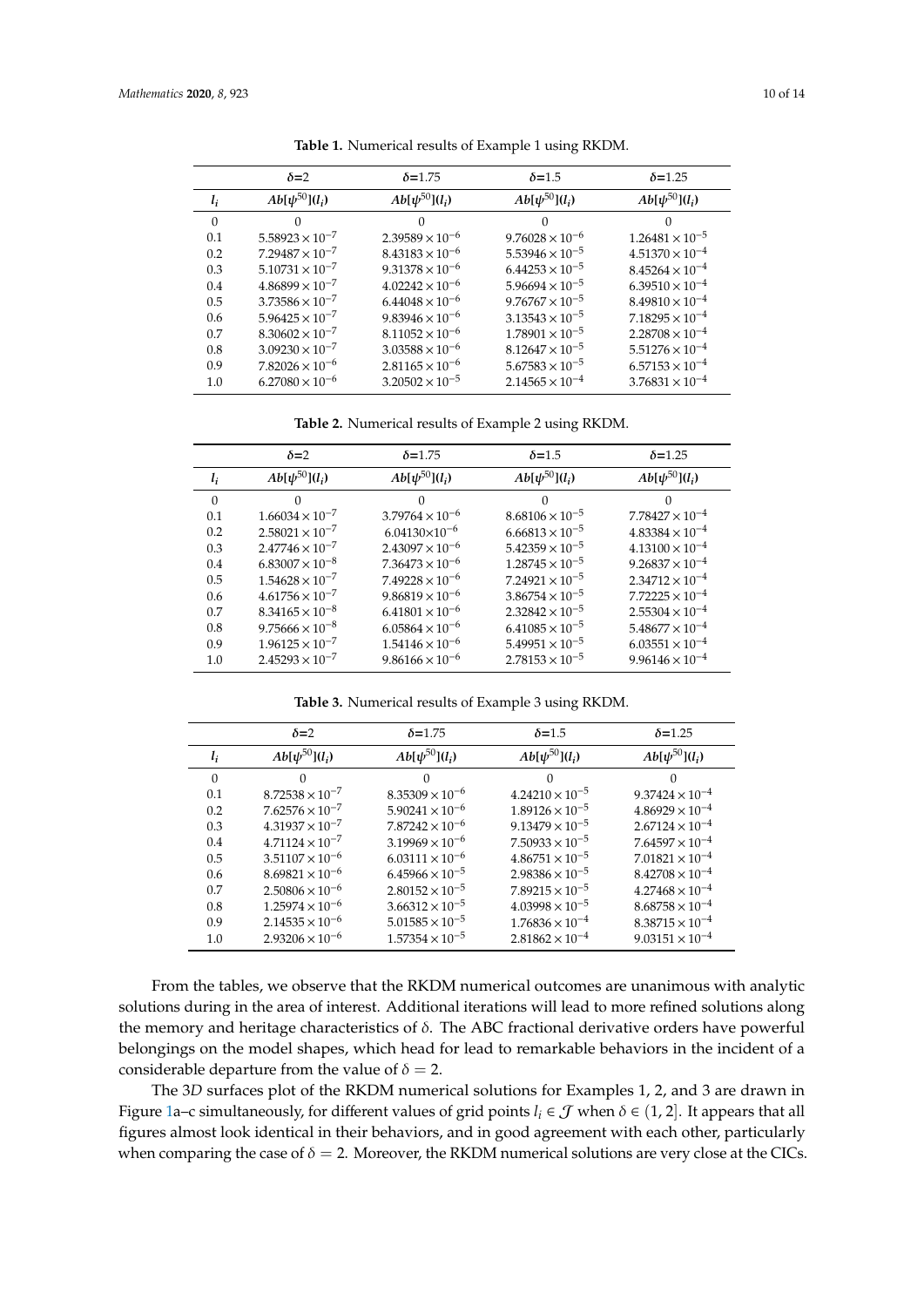

**Figure 1.** The 3*D* computational values of the RKDM when  $l_i \in \mathcal{J}$  and  $\delta \in (1, 2]$ : (**a**) Example 1; (**b**) Example 2; and (**c**) Example 3.

### **6. Conclusions and Outline**

space. Three FLETM models have been given to test applicability and straightforwardness of the The attractive RKDM has been successfully employed to construct and predict the numerical/analytic solutions for FLETM under the ABC fractional sense. Convergence and consistency were discussed, which turns out that the proposed scheme has decreasing absolute error in the  $\Pi(\mathcal{J})$ presented approach. The gained numerical data reveal that the numerical solutions are conformable with each other at the selected parameters and nods. Finally, one can see that the RKDM is a methodical and convenient scheme to address various fractional differential/integral problems across applied sciences and engineering area.

In the near future, we intend to conduct more research as a continuation of this work. One of these research studies is related to the applications of the RKDM to solve numerically the Lane–Emden type models that contain functions with singularities or weak regularity, subject to CICs or constraint boundary conditions.

**Author Contributions:** Conceptualization, O.A.A. and S.M.; methodology O.A.A.; software, A.-H.A.-A.; validation, M.S.O. and A.-B.A.M.; formal analysis, O.A.A.; investigation, O.A.A.; resources, M.S.O.; data curation, A.-H.A.-A.; writing—original draft preparation, M.S.O.; writing—review and editing, O.A.A.; visualization, O.A.A.; supervision, S.M.; project administration, A.-B.A.M.; funding acquisition, A.-B.A.M. All authors have read and agreed to the published version of the manuscript.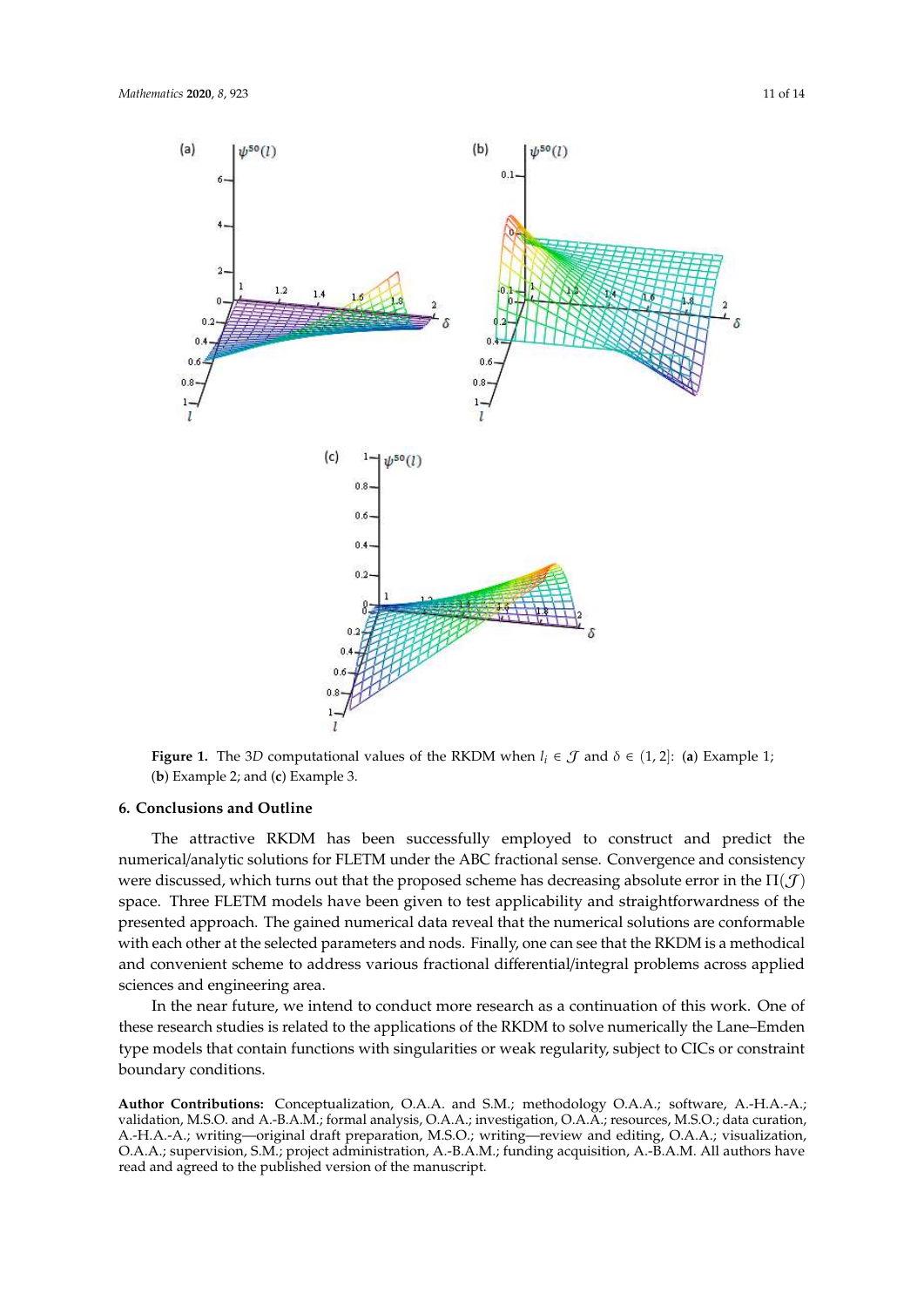**Funding:** This project was supported by the Deanship of Scientific Research at Prince Sattam Bin Abdulaziz University under the research project No.2020/01/11801.

**Acknowledgments:** This research was supported by the Ajman University grant: 2019–20.

**Conflicts of Interest:** The authors declare no conflict of interest.

## **Abbreviations**

| FLETM       | fractional Lane-Emden type model         |
|-------------|------------------------------------------|
| ABC         | Atangana-Baleanu-Caputo                  |
| <b>RKDM</b> | reproducing kernel discretization method |
| CIC.        | constraint initial condition             |

## **References**

- 1. Herrmann, R. *Fractional Calculus: An Introduction for Physicists*; World Scientific: Singapore, 2014.
- 2. Tarasov, V.E. *Fractional Dynamics: Applications of Fractional Calculus to Dynamics of Particles, Fields and Media*; Springer: Heidelberg, Germany, 2011.
- 3. West, B.J. *Fractional Calculus View of Complexity: Tomorrow's Science*; Taylor & Francis: Oxfordshire, UK, 2015.
- 4. Kilbas, A.; Srivastava, H.; Trujillo, J. *Theory and Applications of Fractional Di*ff*erential Equations*; Elsevier: Amsterdam, The Netherlands, 2006.
- 5. West, B.J. *Natures Patterns and the Fractional Calculus*; De Gruyter: Berlin, Germany, 2017.
- 6. Abu Arqub, O.; El-Ajou, A.; Momani, S. Constructing and predicting solitary pattern solutions for nonlinear time-fractional dispersive partial differential equations. *J. Comput. Phys.* **2015**, *293*, 385–399. [CrossRef]
- 7. El-Ajou, A.; Abu Arqub, O.; Momani, S. Approximate analytical solution of the nonlinear fractional KdV-Burgers equation: A new iterative algorithm. *J. Comput. Phys.* **2015**, *293*, 81–95. [CrossRef]
- 8. El-Ajou, A.; Abu Arqub, O.; Momani, S.; Baleanu, D.; Alsaedi, A. A novel expansion iterative method for solving linear partial differential equations of fractional order. *Appl. Math. Comput.* **2015**, *257*, 119–133. [CrossRef]
- 9. Ray, S.S. New exact solutions of nonlinear fractional acoustic wave equations in ultrasound. *Comput. Math. Appl.* **2016**, *71*, 859–868.
- 10. Ray, S.S.; Sahoo, S. Analytical approximate solutions of Riesz fractional diffusion equation and Riesz fractional advection-dispersion equation involving nonlocal space fractional derivatives. *Math. Method. Appl. Sci.* **2015**, *38*, 2840–2849. [CrossRef]
- 11. Ghanbari, B.; Osman, M.S.; Baleanu, D. Generalized exponential rational function method for extended Zakharov–Kuzetsov equation with conformable derivative. *Mod. Phys. Lett. A* **2019**, *34*, 1950155. [CrossRef]
- 12. Zhuang, P.; Liu, F.; Anh, V.; Turner, I. Numerical methods for the variable-order fractional advection-diffusion equation with a nonlinear source term. *SIAM J. Numer. Anal.* **2009**, *47*, 1760–1781. [CrossRef]
- 13. Osman, M.S. New analytical study of water waves described by coupled fractional variant Boussinesq equation in fluid dynamics. *Pramana* **2019**, *93*, 26. [CrossRef]
- 14. Liu, J.G.; Osman, M.S.; Zhu, W.H.; Zhou, L.; Ai, G.P. Different complex wave structures described by the Hirota equation with variable coefficients in inhomogeneous optical fibers. *Appl. Phys. B* **2019**, *125*, 175. [CrossRef]
- 15. Osman, M.S.; Wazwaz, A.M. A general bilinear form to generate different wave structures of solitons for a (3+ 1) -dimensional Boiti-Leon-Manna-Pempinelli equation. *Math. Method Appl. Sci.* **2019**, *42*, 6277–6283. [CrossRef]
- 16. Osman, M.S.; Lu, D.; Khater, M.M.A.; Attia, R.A.M. Complex wave structures for abundant solutions related to the complex Ginzburg–Landau model. *Optik* **2019**, *192*, 162927. [CrossRef]
- 17. Ding, Y.; Osman, M.S.; Wazwaz, A.M. Abundant complex wave solutions for the nonautonomous Fokas–Lenells equation in presence of perturbation terms. *Optik* **2019**, *181*, 503–513. [CrossRef]
- 18. Lu, D.; Tariq, K.U.; Osman, M.S.; Baleanu, D.; Younis, M.; Khatera, M.M.A. New analytical wave structures for the (3 + 1)-dimensional Kadomtsev-Petviashvili and the generalized Boussinesq models and their applications. *Results Phys.* **2019**, *14*, 102491. [CrossRef]
- 19. Atangana, A.; Baleanu, D. New fractional derivatives with non-local and non-singular kernel: Theory and application to heat transfer model. *Therm. Sci.* **2016**, *20*, 763–769. [CrossRef]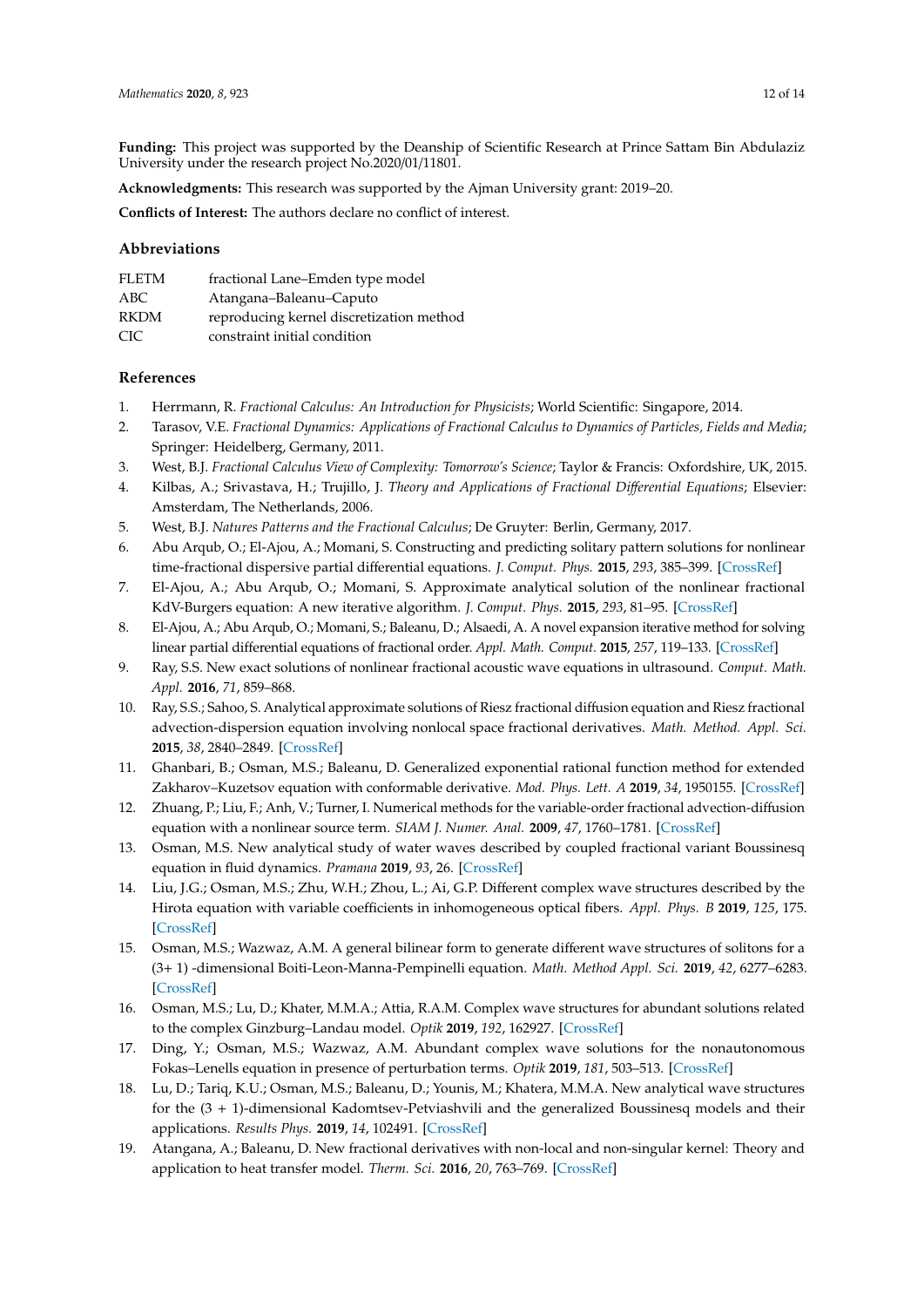- 20. Atangana, A.; Nieto, J.J. Numerical solution for the model of RLC circuit via the fractional derivative without singular kernel. *Adv. Mech. Eng.* **2015**, *7*, 1–7. [CrossRef]
- 21. Maayah, B.; Yousef, F.; Abu Arqub, O.; Momani, S.; Alsaedi, A. Computing bifurcations behavior of mixed type singular time-fractional partial integrodifferential equations of Dirichlet functions types in Hilbert space with error analysis. *Filomat* **2019**, *33*, 3845–3853. [CrossRef]
- 22. Atangana, A.; Gómez-Aguilar, J.F. Decolonisation of fractional calculus rules: Breaking commutativity and associativity to capture more natural phenomena. *Eur. Phys. J. Plus* **2018**, *133*, 1–22. [CrossRef]
- 23. Abu Arqub, O.; Al-Smadi, M. Atangana-Baleanu fractional approach to the solutions of Bagley-Torvik and Painlevé equations in Hilbert space. *Chaos Solitons Fractals* **2018**, *117*, 161–167. [CrossRef]
- 24. Abu Arqub, O.; Maayah, B. Modulation of reproducing kernel Hilbert space method for numerical solutions of Riccati and Bernoulli equations in the Atangana-Baleanu fractional sense. *Chaos Solitons Fractals* **2019**, *125*, 163–170. [CrossRef]
- 25. Abu Arqub, O.; Maayah, B. Numerical solutions of integrodifferential equations of Fredholm operator type in the sense of the Atangana-Baleanu fractional operator. *Chaos Solitons Fractals* **2018**, *117*, 117–124. [CrossRef]
- 26. Abu Arqub, O.; Maayah, B. Fitted fractional reproducing kernel algorithm for the numerical solutions of ABC-Fractional Volterra integro-differential equations. *Chaos Solitons Fractals* **2019**, *126*, 394–402. [CrossRef]
- 27. Djida, J.D.; Atangana, A.; Area, I. Numerical computation of a fractional derivative with non-local and non-singular kernel. *Math. Model. Nat. Phenom.* **2017**, *12*, 4–13. [CrossRef]
- 28. Atangana, A.; Gómez-Aguilar, J.F. Fractional derivatives with no-index law property: Application to chaos and statistic. *Chaos Solitons Fractals* **2018**, *114*, 516–535. [CrossRef]
- 29. Atangana, A. On the new fractional derivative and application to nonlinear Fisher's reaction-diffusion equation. *Appl. Math. Comput.* **2016**, *273*, 948–956. [CrossRef]
- 30. Atangana, A.; Koca, I. On the new fractional derivative and application to Nonlinear Baggs and Freedman model. *J. Nonlinear Sci. Appl.* **2016**, *9*, 2467–2480. [CrossRef]
- 31. Algahtani, O. Comparing the Atangana-Baleanu and Caputo-Fabrizio derivative with fractional order: Allen Cahn model. *Chaos Solitons Fractals* **2016**, *89*, 552–559. [CrossRef]
- 32. Akgül, A.; Inc, M.; Karatas, E.; Baleanu, D. Numerical solutions of fractional differential equations of Lane-Emden type by an accurate technique. *Adv. Di*ff*er. Equ.* **2015**, *2015*, 220. [CrossRef]
- 33. Singh, O.P.; Pandey, R.K.; Singh, V.K. An analytic algorithm of Lane–Emden type equations arising in astrophysics using modified Homotopy analysis method. *Comput. Phys. Commun.* **2009**, *180*, 1116–1124. [CrossRef]
- 34. Kıymaz, O.; Mirasyedioğlu, Ş. A new symbolic computational approach to singular initial value problems in the second-order ordinary differential equation. *Appl. Math. Comput.* **2005**, *171*, 1218–1225.
- 35. Iqbal, S.; Javed, A. Application of optimal homotopy asymptotic method for the analytic solution of singular Lane–Emden type equation. *Appl. Math. Comput.* **2011**, *217*, 7753–7761. [CrossRef]
- 36. Pandey, R.K.; Kumar, N. Solution of Lane–Emden type equations using Bernstein operational matrix of differentiation. *New Astron.* **2012**, *17*, 303–308. [CrossRef]
- 37. Cui, M.; Lin, Y. *Nonlinear Numerical Analysis in the Reproducing Kernel Space*; Nova Science: Hauppauge, NY, USA, 2009.
- 38. Berlinet, A.; Agnan, C.T. *Reproducing Kernel Hilbert Space in Probability and Statistic*; Kluwer Academic Publishers: New York, NY, USA, 2004.
- 39. Daniel, A. *Reproducing Kernel Spaces and Applications*; Springer: Basel, Switzerland, 2003.
- 40. Abu Arqub, O.; Al-Smadi, M.; Momani, S.; Hayat, T. Numerical solutions of fuzzy differential equations using reproducing kernel Hilbert space method. *Soft Comput.* **2016**, *20*, 3283–3302. [CrossRef]
- 41. Abu Arqub, O.; Al-Smadi, M.; Momani, S.; Hayat, T. Application of reproducing kernel algorithm for solving second-order, two-point fuzzy boundary value problems. *Soft Comput.* **2017**, *21*, 7191–7206. [CrossRef]
- 42. Abu Arqub, O. Adaptation of reproducing kernel algorithm for solving fuzzy Fredholm-Volterra integrodifferential equations. *Neural Comput. Appl.* **2017**, *28*, 1591–1610. [CrossRef]
- 43. Abu Arqub, O. Fitted reproducing kernel Hilbert space method for the solutions of some certain classes of time-fractional partial differential equations subject to initial and Neumann boundary conditions. *Comput. Math. Appl.* **2017**, *73*, 1243–1261. [CrossRef]
- 44. Abu Arqub, O. Numerical solutions for the Robin time-fractional partial differential equations of heat and fluid flows based on the reproducing kernel algorithm. *Int. J. Numer. Meth. Heat* **2018**, *28*, 828–856. [CrossRef]